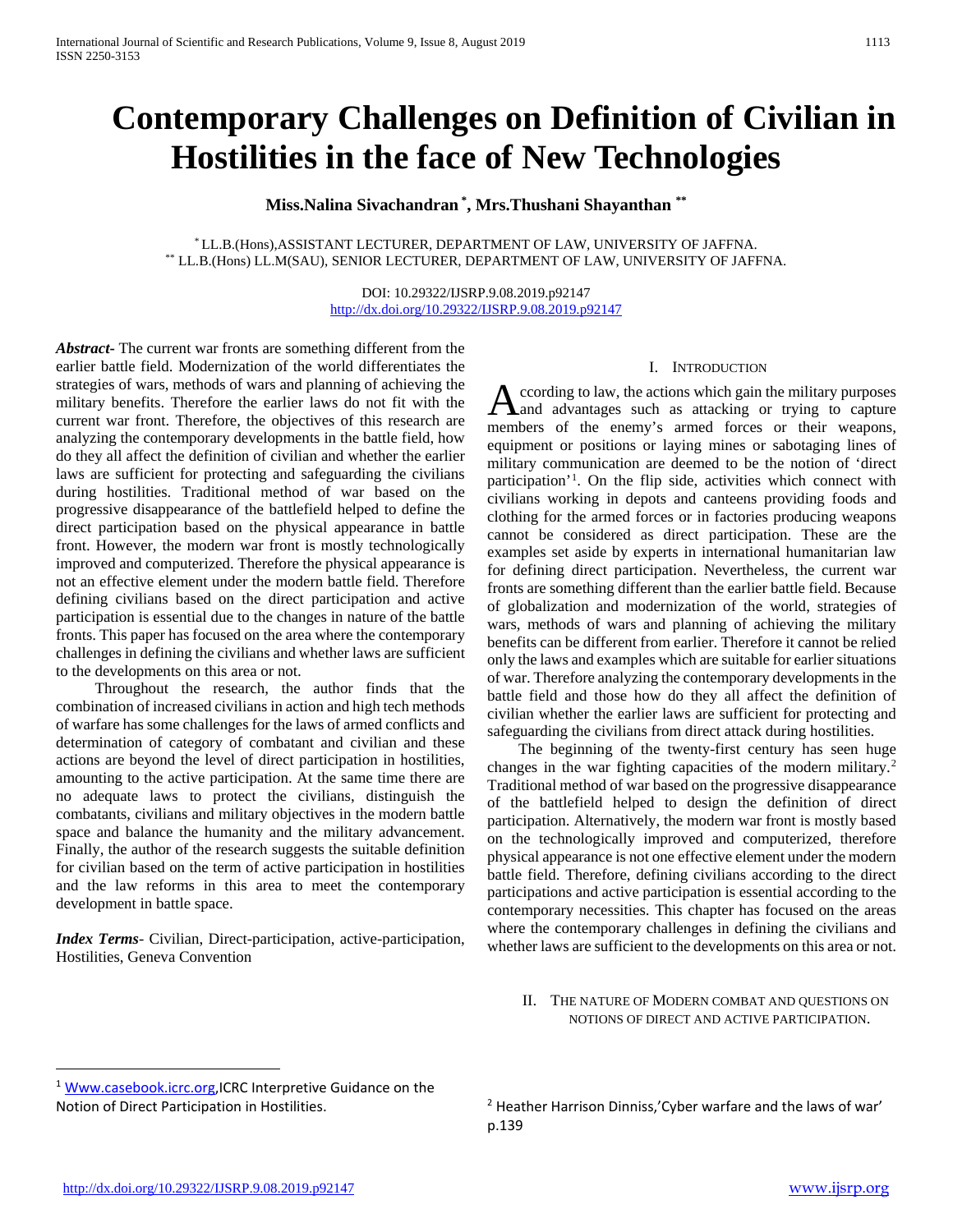Modern battle field is different from the classical battle field. This battle field is transformed as battle spaces and two or even three dimensional warfare has been supplanted by virtual and four-dimensional armed conflict.<sup>[3](#page-1-0)</sup> Therefore the impact of the mode proximity is questionable element to decide directly participation in hostilities. In a forward edge of the battle area, when troops are engaging each other which makes great proximity and closer can be identified as direct participation. At the same time even an individual who does not engage in a combat in the immediate field but participates in the fray. In a battle spaces, the new technological advances that causes transparency, force mobility, command and control accuracy and range weaponry, therefore here proximity cannot be the *dejure* standard, useful, reliable and often dispositive evidence for direct participation. When in Iraqi front line when the US and British forces attacking on Iraq, in operation desert storm Allied forces and freedom strikes removed from the forward edge of the battle area(FEBA) had greater operational and strategic impact than military in immediate vicinity. Therefore here proximity is no longer helpful to decide whether such activities come under the direct participation or not. Therefore in modern conflicts, the proximity diminishes the scope of deciding the meaning of direct participation.

 The technologically advanced militaries of the world can conduct offensive operations far awash from battle field and in a very secure areas hundreds even thousands of miles away. Thereby, it creates complicating view of opponent on deciding the fact of direct participation. In a case of air craft are maintained, loaded, launched and recovered in dangerous combat conditions. If a civilian engaged in that long and complicated process, then he is considered as active participation unambiguously. Because in strike air craft process, other than the air crews flying the missions have major role on that attack in hostilities. Therefore those civilians are no way a lesser part in hostilities. Thus proximity fails to assist to decide the definition of direct participation as modern technologies and strategies.

 Contracts for the sale of arms before, during and after the armed conflict, a civilian is working as a seller. The question is arising on the status of the employees involved in that agreement. There are new developments on civilian employees of armed forces in positions vital to the success of combat operations. Earlier wars considered like civilian truck drivers, now modern war front expands the consideration on participation of civilian computer expert sitting in a place using remote and participating in a military operation. A functional approach to decide civilian category depends on types of activity undertaken by him.<sup>[4](#page-1-1)</sup> Even some criticized that it is difficult to distinguish an employee working under the weapon system and a cook providing food to the armed forces when all are wearing uniform.<sup>[5](#page-1-2)</sup>

<span id="page-1-5"></span><span id="page-1-2"></span> $<sup>5</sup>$  Ibid, p.6</sup>

<span id="page-1-3"></span> $6$  Ibid.

 $\overline{a}$ 

 In the modern context, it is spread that the notion of computer network attack(CNA) which does not use the kinetic force. CNA is a part of the cyber warfare and cause injury, damage or destruction which is in sufficient intensity to construct a severe attack. The most computer operations are made by civilians. Therefore here the crucial question is that status of the civilian who operates the CNA Attacks. CNA participants must be considered as the direct participation.[6](#page-1-3) This is deeply discussed in following sub heading. These are the areas are developed in the battlefield from the traditional field. When the developments are occurred, the questions in laws and definition of Notion of direct and active participation also questionable. Categorizing civilians and combatants is difficult without any structural definition for these notions. Thus no constant practice for categorizing these two category of people in modern warfront.

#### III. CIVILIANIZATION OF THE MILITARY

 Both 1907 Hague Regulation and the 1948 third Geneva Convention address civilians accompanying the armed forces<sup>[7](#page-1-0)</sup>. After that civilians mingle with armed forces to get involve the hostilities.

#### **3.1. Reasons for civilization.**

 There are three factors deciding the reasons for increasing civilianization of military. First is that civilians are cheap, because the armed forces invest far less time and money in the training and educational of civilians and the civilian work force. Additionally, the civilian workforce operates without supporting structure such as medical facilities to dinning halls and barracks.<sup>[8](#page-1-4)</sup>

 Secondly the demand for Dow seizing military. This is motivated to save money. However the highly trained forces are better to the current threat environment. Militaries of Eastern Europe and the former Soviet Union are flared because of ineffective combat. Even the populations of these countries correctly contest the usefulness of the cold war legacy forces, and particularly given the vicious budgetary competition for government resources.[9](#page-1-5)

 Third is technology of warfare is out spacing the ability of most militaries to train and field operators and maintenance personnel. This technology intended command, control, communications, computers, intelligence, surveillance and reconnaissance. This a symmetrical advancements search superiority of intellectuals among civilians.

<span id="page-1-0"></span> $3$  Michael N. Schmitt, "Direct Participation in Hostilities" and 21 $st$ Centaurus Armed Conflict. P.510

<span id="page-1-4"></span><span id="page-1-1"></span><sup>4</sup> ICRC, Direct Participation in Hostilities under International Humanitarian Law, Report prepared by the International Committee of the Red Cross Geneva, September 2003, p.5

 $<sup>7</sup>$  Regulations Respecting the Laws and Customs of War on Land,</sup> annex to Convention(No IV). Respecting the Laws and Customs of War on land, Oct.18,1907,art 13,36 Stat.2277,1 Bevans 631; Geneva Convention III art 4A(4).

 $8$  Michael N. Schmitt, "Direct Participation in Hostilities" and 21 $st$ Centaurus Armed Conflict. P.512

 $9$  Michael N. Schmitt, "Direct Participation in Hostilities" and 21st Centaurus Armed Conflict. P.513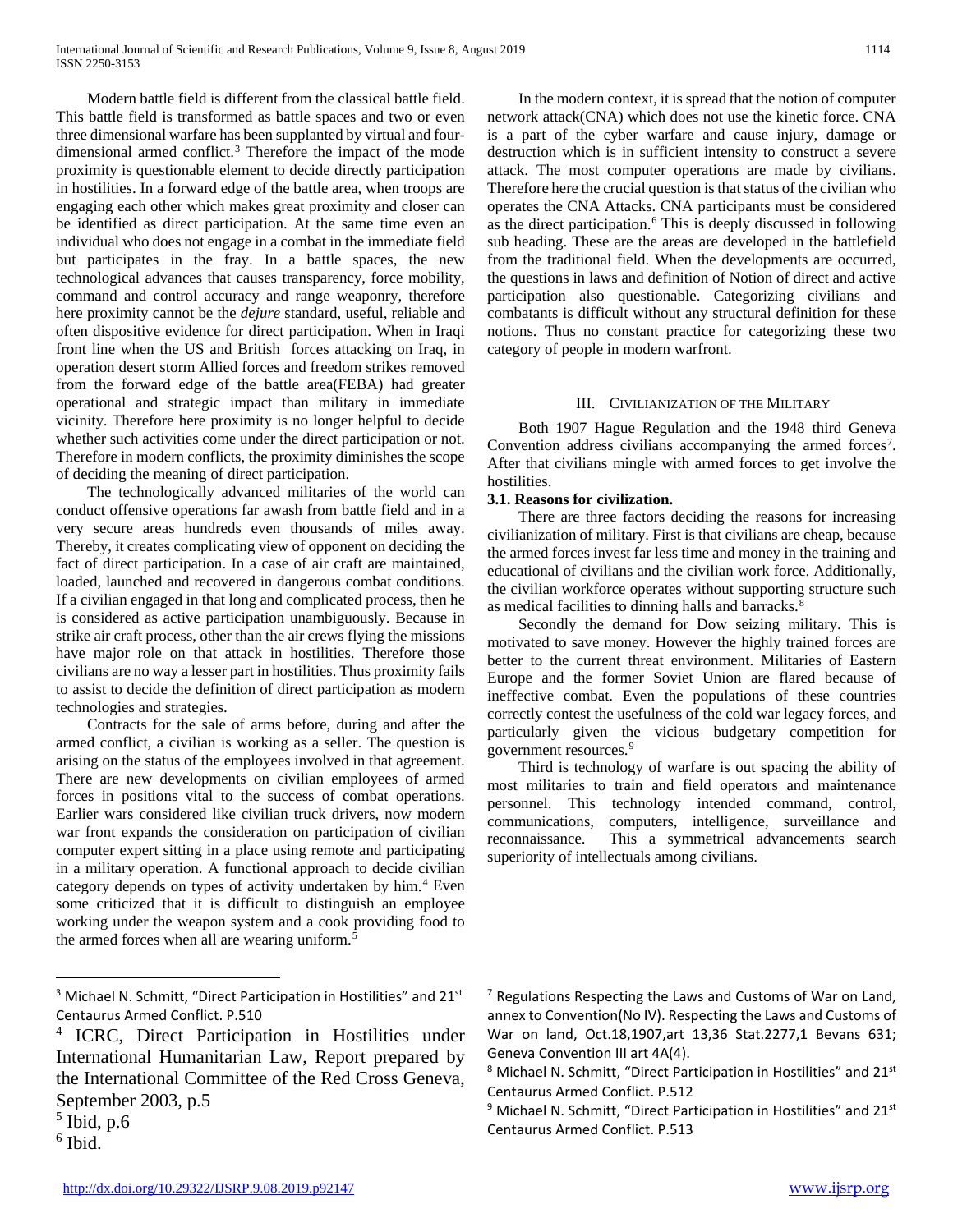However, there are other reasons for using civilians in armed conflicts in western<sup>[10](#page-2-0)</sup> and southern Asian countries<sup>[11](#page-2-1)</sup>. Such are armed groups want to protect themselves from the enemy attack, trying to create an image of civilians are attacked by opposite military to international arena and trying to push opposite side into the violations of laws of armed conflicts, civilians have no combatant responsibility which should be followed in armed conflict and laws give more protection to civilian and nothing to combatant in battle field. These grounds increase the reliance on civilian and cause civilianization on military.

# **3.2 Practical issues in Civilianization**

 Narrow interpretations of the term direct participation legitimize the use of civilians in all but does not legalize direct application of force during hostilities. The civilians are employed by the military are hardly all desk works sitting in various ministries of defense. During operation Joint Endeavor Bosnia and Herzegovina, here, one on ten deployed personnel were civilian whereas during counter drug operations in Columbia, the ratio raised to one into five.[12](#page-2-2) Civilianization can occur in one of two ways, through direct hiring and by contract. <sup>[13](#page-2-3)</sup>In United States follows these two methods to include civilians in military.<sup>[14](#page-2-4)</sup> Hiring the civilians is called as mercenaries which is prohibited under  $IHL$ <sup>[15](#page-2-5)</sup>

 Many time contractors directly participate in combat operations. For example Halliburton as a huge defense contracting company, publicly advertises the services of facilities operations and maintenance, ownership and operation of defense facilities, construction of major military infrastructure, contingency worldwide deployment and support submarine and surface ship maintenance and support, aircraft and vehicle maintenance and support and logistics support at remote locations.<sup>[16](#page-2-6)</sup> Contractors have also been used to provide direct systems support to numerous other systems during hostilities including B-2, F-117,F-22,Global Hawk unmanned aerial vehicle and TOW anti-tank system.<sup>[17](#page-2-1)</sup>

#### **3.3.3. Civilianization Vs. laws under armed conflict.**

 $\overline{a}$ 

 Article 4 of Geneva Convention III defines prisoners of war, under that it is providing that who can be the legal combatant in hostilities. Such are members of armed forces, members of militias, civilian members in armed forces of military air craft crews, war correspondents, supply contractors, members of labour units or services…On the other hand Article 43 of Additional Protocol I indicates members of armed forces or organized groups who shall be subject to an internal disciplinary system and shall comply with rules in IHL have the right to participate directly in hostilities.<sup>[18](#page-2-2)</sup> These hiring civilians and contractors to combat directly break the requirements of being members of armed group or force. Thus, they don't have right to combat. Therefore these civilians are considered as illegal combatants.[19](#page-2-3)

 Finally, hiring or contracting civilians to direct part in hostilities is called mercenaries is prohibited. Therefore they cannot be considered as lawful combatants. Because of non satisfaction of requirements as combatant, they can be considered as unlawful combatants. Due to the participation of these combatant original purpose of the war cannot be attained thus that activities are prohibited under IHL. Even such prohibition is there also, practically hiring civilians are happened in battle Field.

#### **3.4 Armed Civilians and Human Shields**

#### **3.4.1 Involuntary Human Shields.**

 According to article 51(8)of Additional Protocol I of Geneva Convention law provides combatants shall not release the parties to the conflict from their legal obligation with respect to the civilian population and civilian. This denotes that involuntary human shields cannot be attacked directly and if attacked that would be considered under the proportionality principle and military necessity. Generally, involuntary human shields are used by States to protect the valid military objective. However, This does not render the individuals as direct participants in hostilities.<sup>[20](#page-2-7)</sup>

The approach in the United States Joint publication  $3-60^{21}$  $3-60^{21}$  $3-60^{21}$ specifically provides that

 Civilians may not be used as human shields in an attempt to protect, conceal or render military objects immune from military operations. It is apparent that they are not direct participants in hostilities. Therefore, involuntary human shields cannot be attacked directly like civilians.

#### **3.4.2 Voluntary Human Shields.**

 Human Rights Watch has suggested that voluntary shields are similarly not directly participating in hostilities because "their actions do not pose a direct risk to opposing forces" and they are

"Direct Participation in Hostilities" and  $21^{st}$  Centaurus Armed Conflict. P.516.

<sup>17</sup> Michael N. Schmitt, "Direct Participation in Hostilities" and 21<sup>st</sup> Centaurus Armed Conflict. P.516

<sup>18</sup> Article 43(2) of Additional Protocol I of Geneva Convention of 1949.

<sup>19</sup> Shoo you Zachary, "Between the Geneva Conventions: Where Does the Unlawful Combatant Belong?" Http://doi.org/10.1017/s002122370002772>

<sup>20</sup> Michael N. Schmitt, "Direct Participation in Hostilities" and 21<sup>st</sup> Centaurus Armed Conflict. P.521

 $21$  Joint publication 3-60, Joint Targeting, 31 Jan 2013.http://justsecurity.org.

<span id="page-2-0"></span><sup>&</sup>lt;sup>10</sup>http://www.aljazeera.com, news/war and conflict, "Syria's civil war explained from the beginning" on 14,April,2018.

<span id="page-2-1"></span><sup>11</sup> [http://www.humanrightwatch.org,](http://www.humanrightwatch.org/) "War on the Displaced Sri Lankan Army and LTTE Abuses against civilians in the Vanni."

<span id="page-2-2"></span><sup>&</sup>lt;sup>12</sup> Lis L.Turner & Lynn G. Norton, "Civilians at the Tipof the Spear",51 Air Force Law Review 1,4(2001)

<span id="page-2-3"></span><sup>&</sup>lt;sup>13</sup> Michael N. Schmitt, "Direct Participation in Hostilities" and 21<sup>st</sup> Centaurus Armed Conflict. P.514

<span id="page-2-7"></span><span id="page-2-4"></span> $14$  Michael N. Schmitt, "Direct Participation in Hostilities" and 21st Centaurus Armed Conflict. P.51

<span id="page-2-8"></span><span id="page-2-5"></span><sup>&</sup>lt;sup>15</sup> Article 47 of Additional Protocol I of Geneva Convention of 1949.

<span id="page-2-6"></span>See generally, Halliburton website at <http://www.halliburton.com/> cited by Michael N. Schmitt,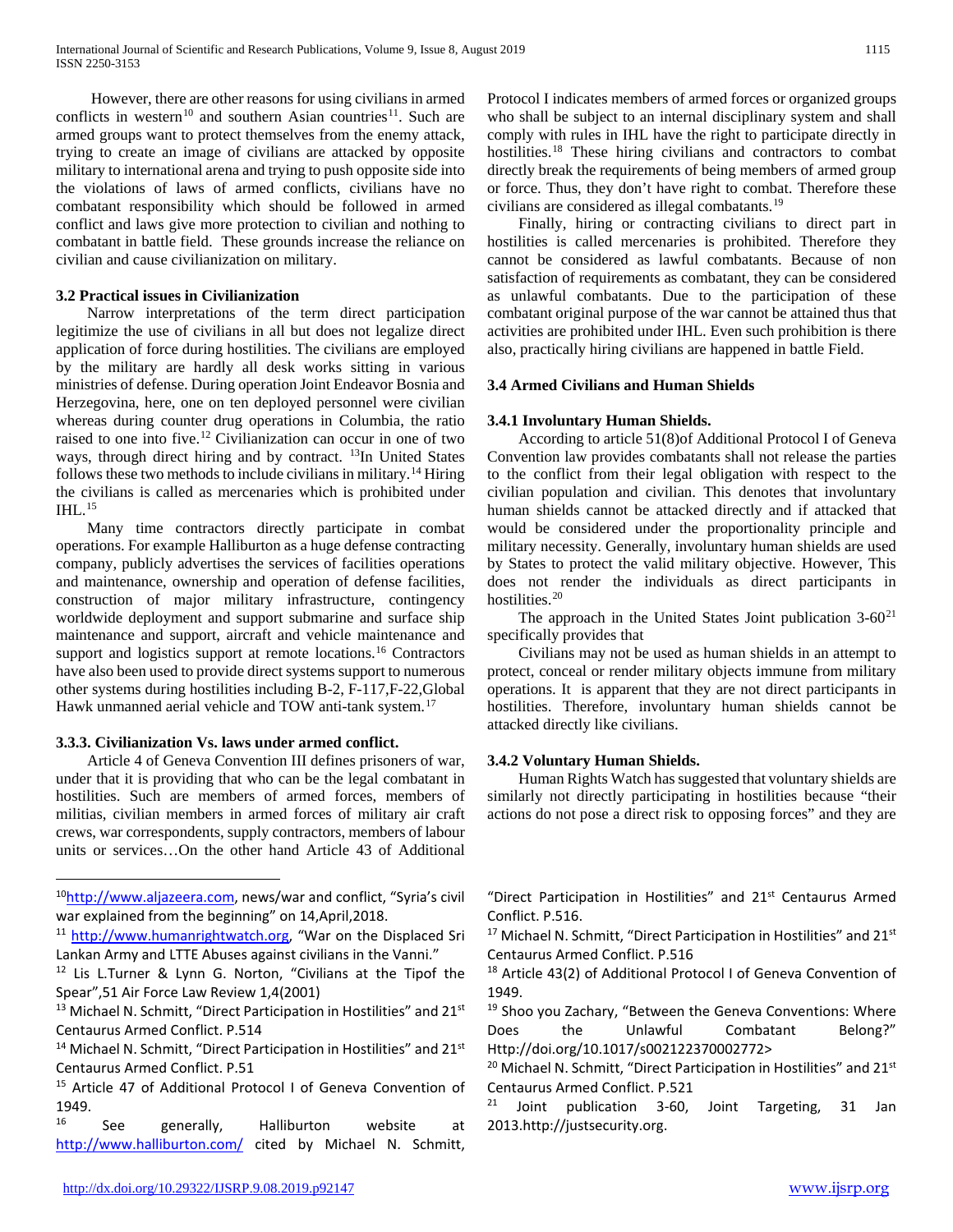not 'directly engaged in hostilities".[22](#page-3-0) Any how this interpretation of direct participation is narrow[23](#page-3-1). Most importantly, the standard is participation in hostilities not engagement. Here the human shields are attempting to preserve a valid military objective from enemy combatants. In essence they are not different from point air defenses which are employed more to protect the target than the destroy attacking aircraft.[24](#page-3-2)

 The participation of voluntary human shield is affecting on the achievement of military necessity which is one of the underlying purpose of the IHL. In the circumstances of participation of voluntary human shield would affect the balance of military necessity and protection of civilians. Therefore, they can be considered as directly participants in hostilities. Thus voluntary human shield would loose their protection under the definition of civilian. Then their death and injury need not to be considered with the proportionality calculation for voluntary participants.

#### **3.4.3 Exceptional Considerations**

 Children who act as voluntary shields would be an exception to the above mentioned rule, because they have lack of mental capacity to form the intent to voluntarily shield military objectives.[25](#page-3-3) At the same time, in the voluntary human shield and involuntary human shield can be categorized based on the intention to shield the military objects. Here the question is arising how to identify the intention and differentiated. Any how the intention is material therefore it should be identified then only it can be decided as, voluntary human shield are deemed as direct participants and other category is not considered as direct participants in hostilities.

# **3.5 Computer Network Attack (CNA)**

# **3.5.1 What is CNA?**

 $\overline{a}$ 

 Department of Defense Dictionary of Military and Associated Terms defines computer network attack as, "operations to disrupt, deny, degrade, or destroy information resident in computers and computer networks, or the computers and networks or the computers and networks themselves". [26](#page-3-4)Information operation is called as computer network attack. Information operations are "actions taken to affect adversary information and

<span id="page-3-4"></span><sup>26</sup> Chairman, Joint Chiefs of Staff 1994,98

information systems while defending one's own information and information systems."[27](#page-3-5)

# **3.5.2 CNA attackers and the direct participation.**

CNA may involve new ways of fighting for example hacker activities, viruses, Trojan horses and worms. Attacks could be conducted from a distance through radio waves or international communications networks without physical intrusion beyond beyond enemy borders and without immediate physical damage.<sup>[28](#page-3-6)</sup> CNA raises several questions on direct participation. CNA does not involve with launching of kinetic force because this attack will be occurred outside the context of traditional hostilities. However this non-kinetic attacks cause severe results than using traditional weaponry. Since computer network attack can cause actual injury, death, damage or destruction to enemy forces, those who conducting operations are unquestionably considered as direct participants.<sup>[29](#page-3-7)</sup> Direct participation reasonably encompasses with CNA directed against the enemy's immediate war fighting capabilities. For instance, involvement in a computer network attack directed against enemy command and control facilities, surface to air missile systems and combat communications nets would constitute direct participation in hostilities.<sup>[30](#page-3-8)</sup> Because of diminishing the military capabilities of opposition individuals who are conducting CNA have to be considered as direct participants. Therefore civilians and contractors to conduct CNA who involves many information in warfare activities are likely to engage in during armed conflict will amount to direct participation.

#### **3.6 National references for civilian**

#### **3.6.1 United States**

 According to the US Department of Defense dictionary of military terms<sup>[31](#page-3-3)</sup>, CNA is included under weapons system.<sup>[32](#page-3-5)</sup> Therefore in the modern era, technology decides everything about the powerful military.<sup>[33](#page-3-9)</sup>Therefore those attacks and their operators are considered as direct participants in hostilities because of its causing severe harm.

 when considering contractors in hostilities, Some limited service Guidance directs that permits contractors to wear military uniforms and equipment for safety or security in cold Weather

Publication 3-13, Joint Docyrine for Information Operations.(9 oct 1998)at1-9.

<sup>28</sup> Knut Dormann, Computer network attack and international humanitarian law. Paragraph2

<sup>29</sup> Michael N. Schmitt, "Direct Participation in Hostilities" and 21<sup>st</sup> Centaurus Armed Conflict. P.526.

<sup>30</sup> Ibid, P.527

<sup>31</sup> US Department of Defense, Dictionary of Military and Associated Terms(as Amended through 20 march 2006)(Washington DC,2001)

 $32$  For a contradicting view see Gregory F Introccia and Joe Wesley Moore'communications Technology, Warfare and the Law:Is the Network a Weapons system?(2006)479.

<sup>33</sup> Singer, 'Outsourcing War', P.W.Singer, CorporateWarriors: The Rise of the Privtized Miltary Industry (Cornell University Press, Ithaca, 2003).

<span id="page-3-0"></span><sup>22</sup> Human Rights Watch, International Humanitarian Law Issues in a Potential War with Iraq (20 feb 2003), available at http://www.hrw.org/background/arms/iraq02020003.htm.

<span id="page-3-7"></span><span id="page-3-6"></span><span id="page-3-1"></span><sup>&</sup>lt;sup>23</sup> Michael N. Schmitt, "Direct Participation in Hostilities" and 21<sup>st</sup> Centaurus Armed Conflict. P.521-522.

<span id="page-3-8"></span><span id="page-3-2"></span><sup>&</sup>lt;sup>24</sup> Michael N. Schmitt, "Direct Participation in Hostilities" and 21<sup>st</sup> Centaurus Armed Conflict. P.521

<span id="page-3-3"></span><sup>&</sup>lt;sup>25</sup> Michael N. Schmitt, "Direct Participation in Hostilities" and 21<sup>st</sup> Centaurus Armed Conflict. P.522.

<span id="page-3-9"></span><span id="page-3-5"></span><sup>&</sup>lt;sup>27</sup> Joint Chiefs to staff, Joint Publication 1-02, Department of Defense Dictionary of Military and Associated Terms(12 April 2001) at 203. Operations that might constitute information operations include operations security, psychological operations, military deception, electronic warfare, physical attack, and computer network attack. See Joint Chiefs of Staff, Joint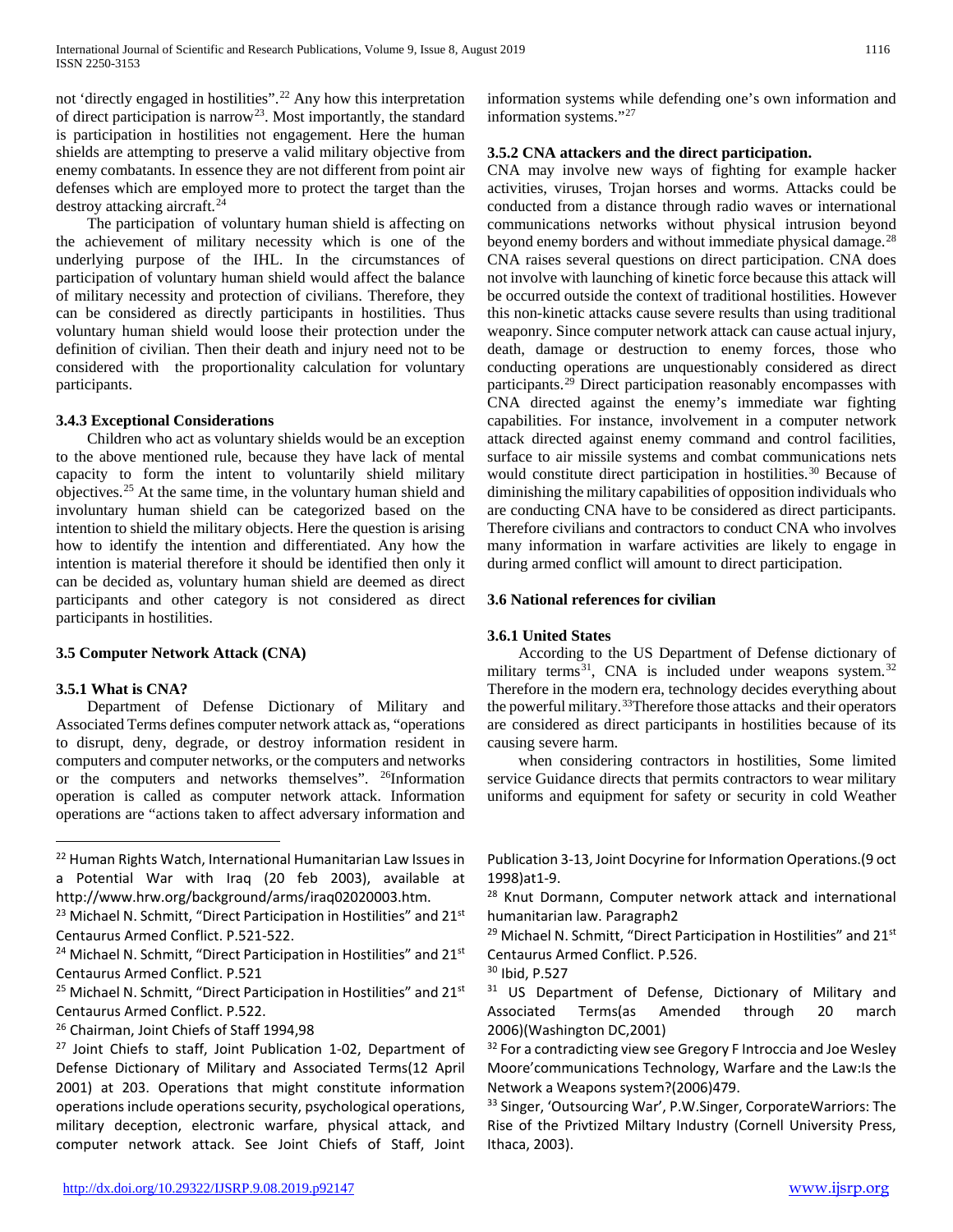Operations.[34](#page-4-0) The United States took a remedial step in 2000 when congress passed the Military Extraterritorial Jurisdiction Act.[35T](#page-4-1)he acts subjects those persons employed by the US armed forces abroad including contractors to federal criminal prosecution. However the act did not cover fully. Therefore, they cannot be governed under the military jurisdiction and the commander may not enforce his orders on them". Therefore it is questionable that whether they are considered as direct participants or not. Even those should be considered as direct participants and illegal combatants according to IHL.

 A US Army Judge Advocate General School guide states that"the contract technical adviser that spends each day working with members of an armed force to make a weapon system more effective is integrated with force and taking active role in hostilities and therefore may be targeted"<sup>36</sup>. However there is no uniform guidance exists regarding the services of civilians who involved in hostilities in gathering and transmitting military intelligence, serving as a member of a weapon system crew or on a military air craft and conducting search and rescue. As Mr. Jays Parks noted that" the work of some civilians has become so critical to military success that those individuals are civilians in name and garb only".[37](#page-4-3)

 Military manuals characterize civilians who engage in traditional intelligence gathering as direct participants. These modern civilian intelligence officers are more essential to the application of force than their more traditional counter parts. Nevertheless, there is no state practice even weight of scholarly opinion, that would treat them as direct participants, and there is no any serious suggestions for characterizing them in USA.

 According this analysis, in USA, both active participants and the direct participants can be targetable. Their military manuals and national acts do not indicate that active participants are civilians and can be protected.

# **3.7 Does the law correspond to reality? 3.7.1 Issue o1**

 The existence of revolution in military affairs has been happened through the technological developments. Under that Information operations and computer network attacks have raised many challenges on laws of armed conflict.

 One of the most pressing problem on the laws of armed conflict can be the status of personnel armed with CPUs and keyboards sitting at a desk a continent away,<sup>[38](#page-4-4)</sup> The law of armed

<span id="page-4-9"></span><span id="page-4-8"></span><span id="page-4-2"></span>36 Protecting Human Rights During Military Operations, 48TH Graduate Course Deskbook(International & Operational Law Department, The Judge Advocate General's School, United States Army,2000)at 15-3,cited in Turner and Norton (cut.footnote18)at 31.

 $\overline{a}$ 

<span id="page-4-4"></span><sup>38</sup> Kenneth Watkins, *combatants, unprivileged Belligerants and conflicts in the 21st Centaurus.(HPCR, Campridge,MA,2003)* <sup>39</sup> See Nuclear Weapon case, p.257.

conflict establishes a fundamental distinction between combatants and civilians.<sup>[39](#page-4-5)</sup> All military objects are required to mark distinctive signs of the belligerent part.<sup>[40](#page-4-6)</sup> There is a impossibility to distinguish a particular computer from which the attack is launched. One method of achieving such markings is that any computer network emanates from a designated military IP address.[41](#page-4-0) A form of electronic marking is already used for medical transports on radar or IFF technology intending to protect the object. $42$  In the age of computer net work attack range and visibility are no longer requirements for targeting and only the requirement is that computer to be marked as a military computer. When the internet is being searched by millions of software bots then it can be found easily whether that is connected with military network or not with IP address.<sup>[43](#page-4-7)</sup>

 In 1992, US Department ofDefenses and military computers came under attack from intruders an estimated 53 times.<sup>[44](#page-4-8)</sup> By 1997 the annual number of attacks had risen to 780, that number had risen to alimony 40,000 times in 2002 through the computer network attack.[45](#page-4-9) Therefore this is the example how does the computer networks attacks helps to attain the military advantages and targets. Therefore these must be legalized, at the same time the adequate laws must be there for regulating such attacks and distinguishing the civilians and combatants too. On the other hand, the high tech battle space there is no practical need for distinguishes.<sup>[46](#page-4-10)</sup>

# **3.7.2 Issue 02**

 During a computer network attack against military assists, the originator is either a lawful combatant or a civilian directly participating in hostilities, and he may be legitimately targeted.<sup>[47](#page-4-4)</sup> Where a combatant engaged in a computer network attack where there is no physical proximity to opposing forces, thus the chance for mistakenly affect the civilians, therefore the requirement to wear a uniform and other distinctive marks should be there. If no chance for the misunderstanding, then no need to wear a distinguishing emblem is irrelevant.<sup>[48](#page-4-5)</sup>

# **3.7.3 Issue 03**

 The Sabotage by computer network attack utilized on a daily basis by civilian virus writers around the world. An attacker sends an email to the recipient which incorporates a virus or other malicious code, the code activities upon opening the email and damages information resident on the recipient's computer

- <sup>41</sup> Heather Harrison Dinniss,'Cyber warfare and the laws of war' p.146
- <sup>42</sup> Additional ProtocolI,Annex 1, art 8.

<sup>43</sup> Boys are used legitimately to create search engines, mailing lists, indexes etc.

<sup>44</sup> Schmitt, 'Normative Franework', 885 fn.25.

<sup>45</sup> James F Dunnigan, The Next War Zone: Confronting the Global Threat of Cyber Terrorism, 85.

<sup>48</sup> Mark R. Shulman, 'Discrimination in the Laws of Information Earfare'(1999) 37 ?

<span id="page-4-0"></span><sup>&</sup>lt;sup>34</sup> Department of Army, Regulation 715-9(29 oct 1999), at par 3-3e.

<span id="page-4-7"></span><span id="page-4-1"></span><sup>35</sup> Military Extraterritorial Jurisdiction Act,10 U.S.C.3261(22nov 2000).

<span id="page-4-10"></span><span id="page-4-3"></span><sup>37</sup> Parks(op.cot.footnote 7)at 132.

<span id="page-4-6"></span><span id="page-4-5"></span><sup>&</sup>lt;sup>40</sup> Diendtein, Conduct of Hostilities(2<sup>nd</sup> edn)45

<sup>46</sup> Heather Harrison Dinniss,'Cyber warfare and the laws of war' p.147

<sup>&</sup>lt;sup>47</sup> Heather Harrison Dinniss,'Cyber warfare and the laws of war', p.148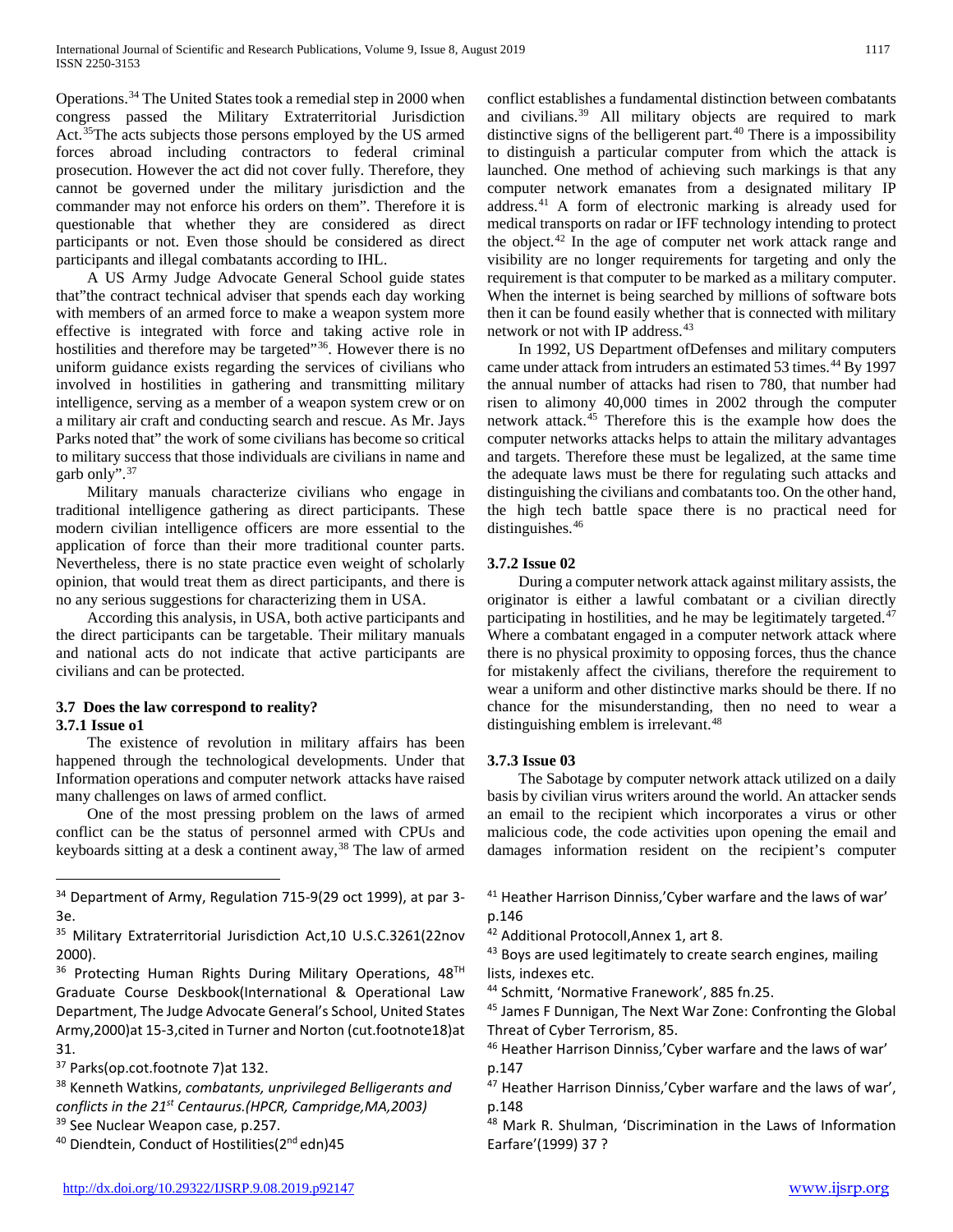networks.[49](#page-5-0) This would amount to a lawful rude of war and helping attain the military advancement. Here the computer system is used as a delivery device and cause directly damage which is caused by a civilian. However whether the individual considered as combatant or civilian is question under the IHL. Because there is a question on deciding whether the actor being physically present in the territory is a fundamental element of sabotage or not.

Tiramisu Dinstein argued that the combatant must be physically located in an area controlled by the enemy.<sup>[50](#page-5-1)</sup> Even there are more recent domestic cases indicates the computer intrusions are sufficient to prosecute on a civilian as a combatant.<sup>[51](#page-5-2)</sup> At the same time Baxter points out the purpose of destruction establishes the combatant status.[52](#page-5-3) Therefore in that civilian is considered as direct participation. And deemed as combatant no longer being civilian. Therefore, there are so many contradiction between experts in IHL because if inadequacy of law. Mere direct participation is given in treaty without any definition for such norm. Therefore no constant practice is there in its application.

#### **3.7.4 Issue 04**

 $\overline{a}$ 

 The damages are caused by the reason of computer manipulation rather conventional arms. The ICRC Interpretive Guidance emphasizes' electronic interference with military computer networks….whether through computer network attacks(CNA) or computer network exploitation (CNE)'as an example for direct participation and noted that during the expert meetings computer network attacks causing military harm to the adversary is regarded as part of hostilities'.[53](#page-5-4) Thus the establishment and exercise of control by electronic means over military personnel and objects or over computer networks used by a majority of experts involves in the process.[54](#page-5-5) Likewise the assistance of civilian contractors in the design an execution of computer network attacks, whether as coders or systems specialists would also constitute as direct participation or not is a question under IHL.<sup>[55](#page-5-6)</sup>

 Knut Ispen has argued on direct participation which includes use of weapons system in an indispensable function ',although he gives no guidance as to which functions should be considered indispensable.<sup>[56](#page-5-7)</sup> Under that two questions are arising  $1<sup>st</sup>$  is whether a system used for launching computer network attack is a weapons

<span id="page-5-8"></span><span id="page-5-3"></span><sup>52</sup> Baxter, 'unprivileged Belligerency' , 336 , citing United States v.list et al(1046)Trials of War Criminals, XI(1950),1245, War Crimes Reports, VIII(1949)56.

<span id="page-5-4"></span><sup>53</sup> ICRC, Interpretive Guidance, 48.

system and  $2<sup>nd</sup>$  is whether maintenance and support of that network constitute an indispensable function which amount to direct participation.[57](#page-5-0) Under Ispen's analysis, maintenance of a weapons system would be seemed as an act which has direct causal relationship with the harm done to the enemy and armed forces.<sup>[58](#page-5-1)</sup> Schmitt argues that immediate maintenance and support nature and not to a routine may be seemed as direct participation.

# **3.7.5 Issue 05**

 The use of civilians is participation in hostilities by government intelligence agencies, such as CIA, DIA, NSA and National Reconnaissance Office. Some intelligence operatives are clearly participating directly in hostilities. The great example on using of Predator unmanned aerial vehicles armed with Hellfire missiles. In December 2001, The predator tracked fleeing Taliban vehicles and destroyed them with its own Hellfire missiles, before the victims realized that they were being followed.<sup>59</sup> In another attack in February 2002, a Predator with Hellfire was used to target Osama bin Laden at an area suspected of being an Al-Qaeda tunnel complex.[60](#page-5-5) Therefore in these examples participation is there, but they are beyond the direct participation attacks were proceeded. According these circumstances there is no adequacy in laws like these advanced situations in modern battle field.

#### **3.8 Conclusion**

 The combination of increased civilian inaction and high tech methods of warfare has some challenges for the laws of armed conflicts and determination of combatant and civilian. The chapter has been analyzed with some major areas which connect with civilians participations. The nature of modern battle space consists the technologically advanced military and computerized attacks. Thus the proximity cannot be the dejure factor to decide the direct participation in hostilities. Computer Network Attacks which connect with computer operations and are mostly made by civilians are sufficient to construct severe attacks. Therefore those cannot be considered as civilians and they have to be considered as direct participants in hostilities. Even there is no clear identification on every act which is performing by information technology support staff will amount to direct participation in hostilities and most would not meet the test of direct causation in the ICRC Interpretive Guidance, those activities cause severe

<sup>57</sup> Heather Harrison Dinniss,'Cyber warfare and the laws of war' p.168.

<sup>58</sup> Note that is not a universal view. Although disagreeing with the merits of it parks does not consider that the maintenance of the Swiss Air Force by civilian engineers would constitute direct participation under the terms of Additional Protocol I:Parks, 'air war and the law of war'fn.397, but Schmitt,'Direct Participation' ,508.

59 Joseph Fitchett, "high tech weapons change the Dyanamics and the Scope of Battle; war in the Computer Agr," International Herald Tribune, 28 Dec.2001,at 1.

<sup>60</sup> Michael N. Schmitt, "Direct Participation in Hostilities" and 21<sup>st</sup> Centaurus Armed Conflict, P.519.

<span id="page-5-0"></span><sup>49</sup> Heather Harrison Dinniss,'Cyber warfare and the laws of war', p.153.

<span id="page-5-1"></span> $50$  See section 2.2 below, Dinstein, Conduct of Hostilities( $1<sup>st</sup>$ edn)209.

<span id="page-5-2"></span><sup>51</sup> See generally Antonio Cassese, International Criminal law(Oxford university press, 2003)277 citing Rivard v. United states(1967) 375 F 2d 882.

<span id="page-5-5"></span><sup>54</sup> ICRC, Third Expert Meeting in the Notion of Direct Participation in Hostilities summary report(ICRC, Geneva, 2005),13.

<span id="page-5-6"></span><sup>55</sup> Heather Harrison Dinniss,'Cyber warfare and the laws of war' p.168.

<span id="page-5-7"></span><sup>&</sup>lt;sup>56</sup> Ispen, 'Combatants and Non-combatants'67.